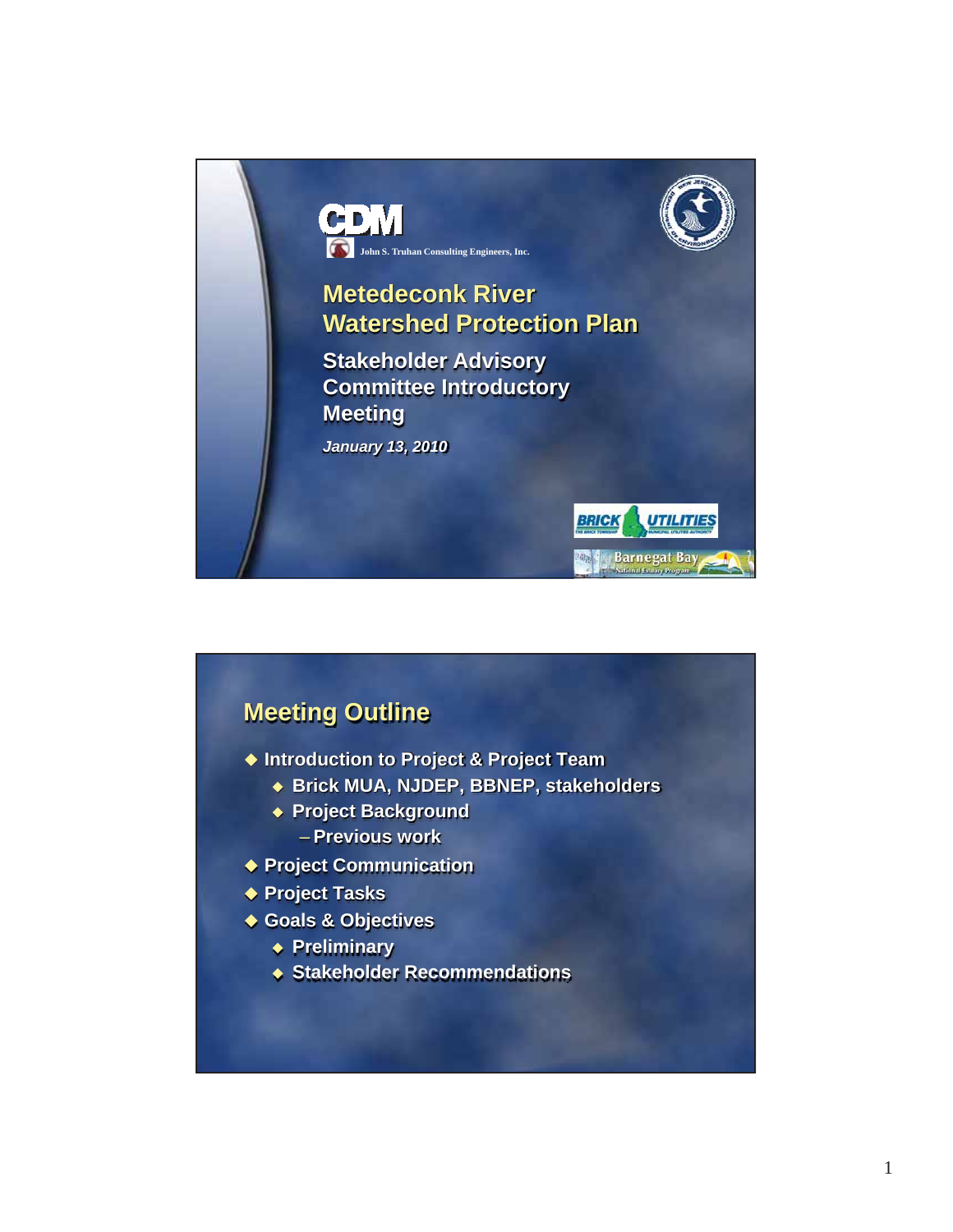

# **Project Outline Purpose of project Build upon existing studies** – **Tie-in previous studies Develop an implementation strategy with management actions Stakeholder Priorities / Involvement Eleven (11) separate tasks Stakeholder Advisory Committee Role Provide critical analysis of the project progress and direction Six meetings throughout life of project**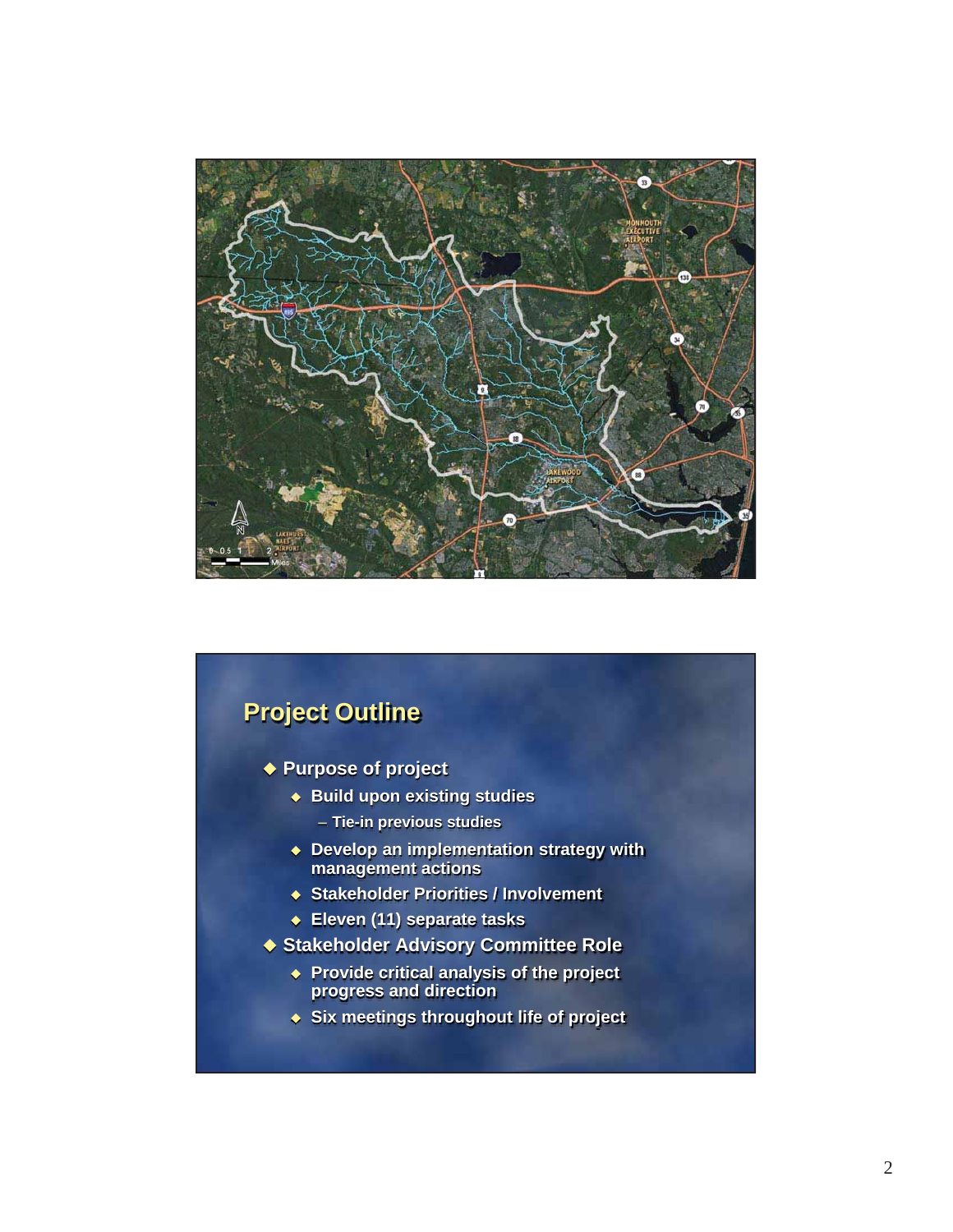#### **Project Background**

- ◆ Recent History of Metedeconk River **Investigations**
	- **Metedeconk Watershed Management Plan Phase I: Watershed Characterization and Preliminary Analysis (Brick MUA and CDM; 2000)**
	- **Trust for Public Land Source Water Stewardship Project (Brick MUA; 2003)**
	- **Phase I Diagnostic Feasibility Study of Lake Carasaljo (Lakewood Twp and Birdsall Engineering; 2005)**
	- **Comprehensive Conservation and Management Plan – Barnegat Bay National Estuary Program**
	- ◆ Barnegat Bay 2020 A Vision for the Future of **Conservation (Trust for Public Land; 2008)**
	- **Barnegat Bay NEP Strategic Plan 2008-2011 (BBNEP, 2008)**

#### **Goals & Objectives**

- **Over-riding goal: "***to preserve the Metedeconk River as a viable water supply source for the region, protect the health of the Barnegat Bay Estuary, eliminate water quality impairments and attain compliance with the surface water quality standards throughout the watershed***"**
- **Task 1: Stakeholder Advisory Committee**
	- **Preliminary goals and objectives**
	- **Purpose of meeting**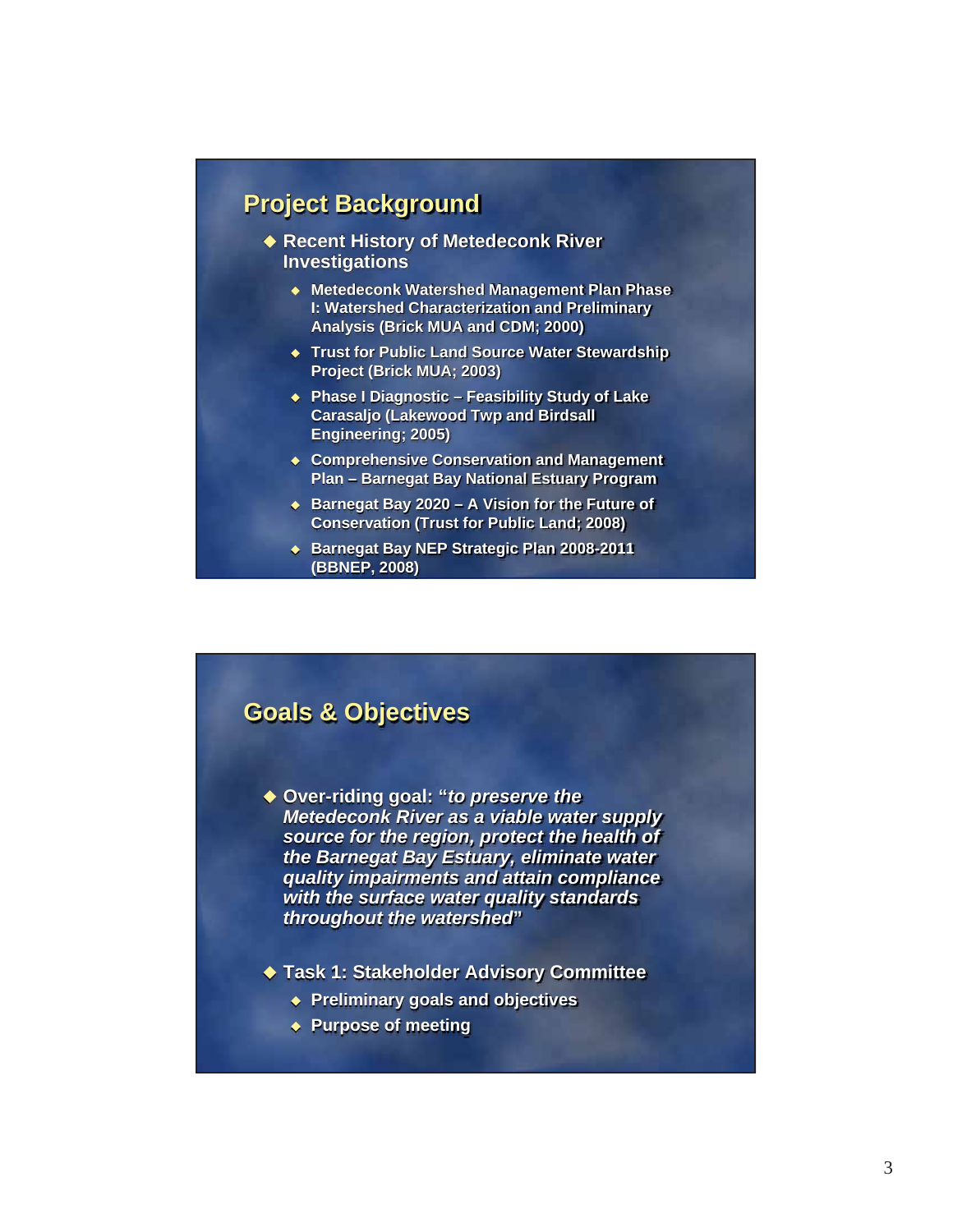

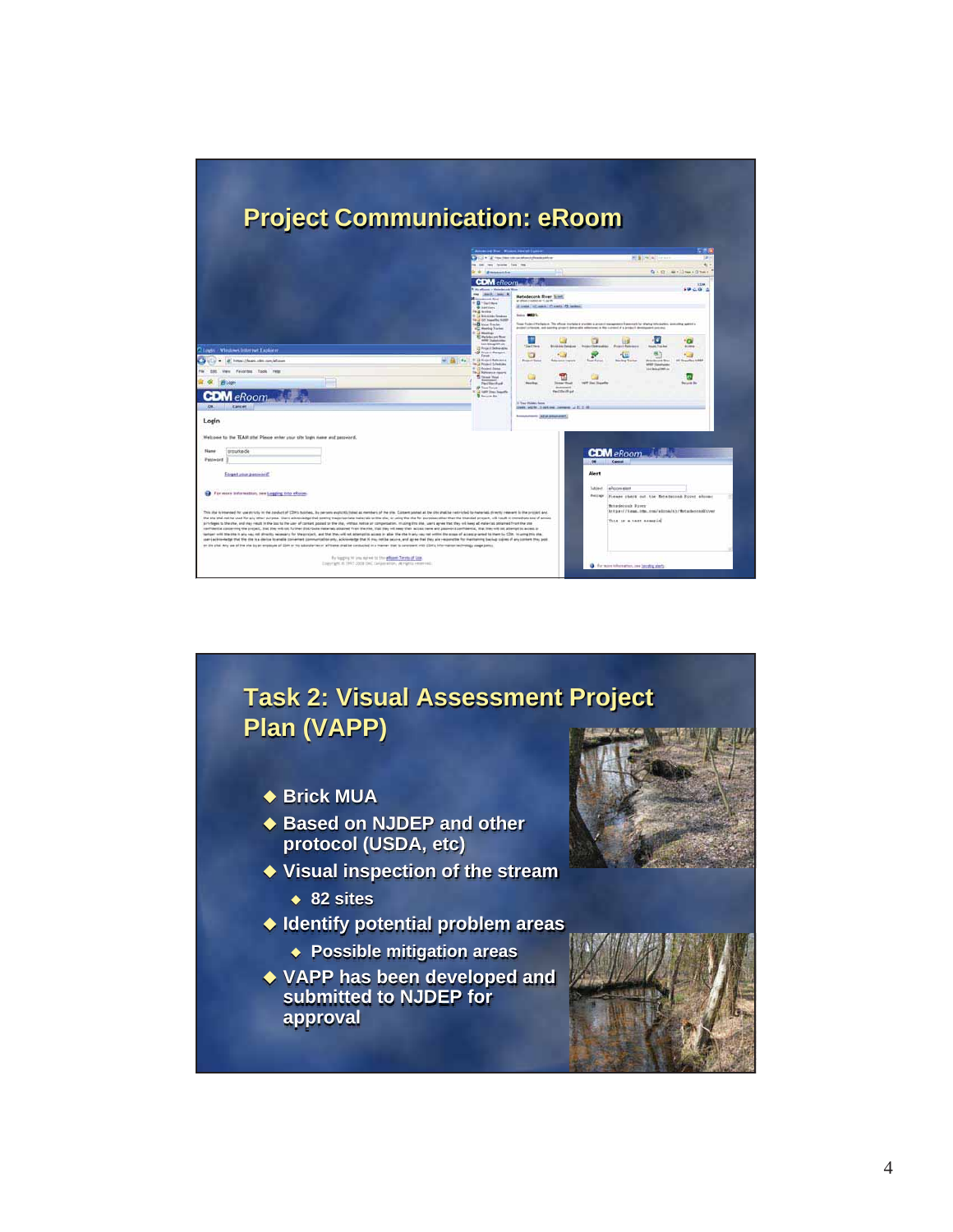

#### **Task 3 – Technical Analysis**

#### **Build upon existing data and recent reports**

- **Phase I Diagnostic-Feasibility Study of Lake Carasaljo**
- **TMDLs (phosphorous, coliform, pathogens)**
	- **Non-point sources / stormwater**
- ◆ BBNEP CCMP
- **Recently collected water quality data (BTMUA)**
- **USGS**
	- **Stream flow, water quality, water levels, etc.**
- **Evaluate water resource management** 
	- **Stormwater management plans, NJPDES permit compliance documents, etc.**
	- **Category One designation**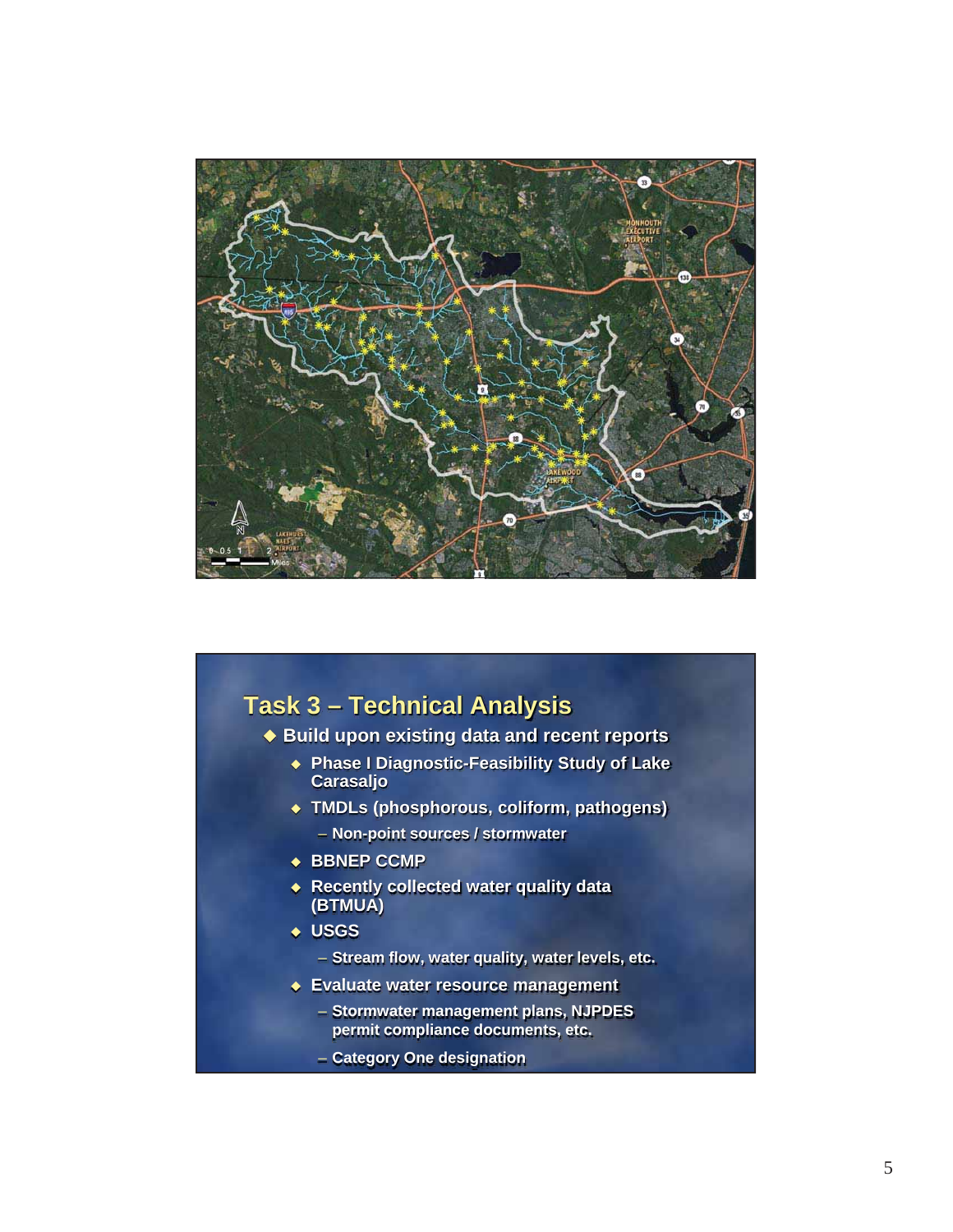

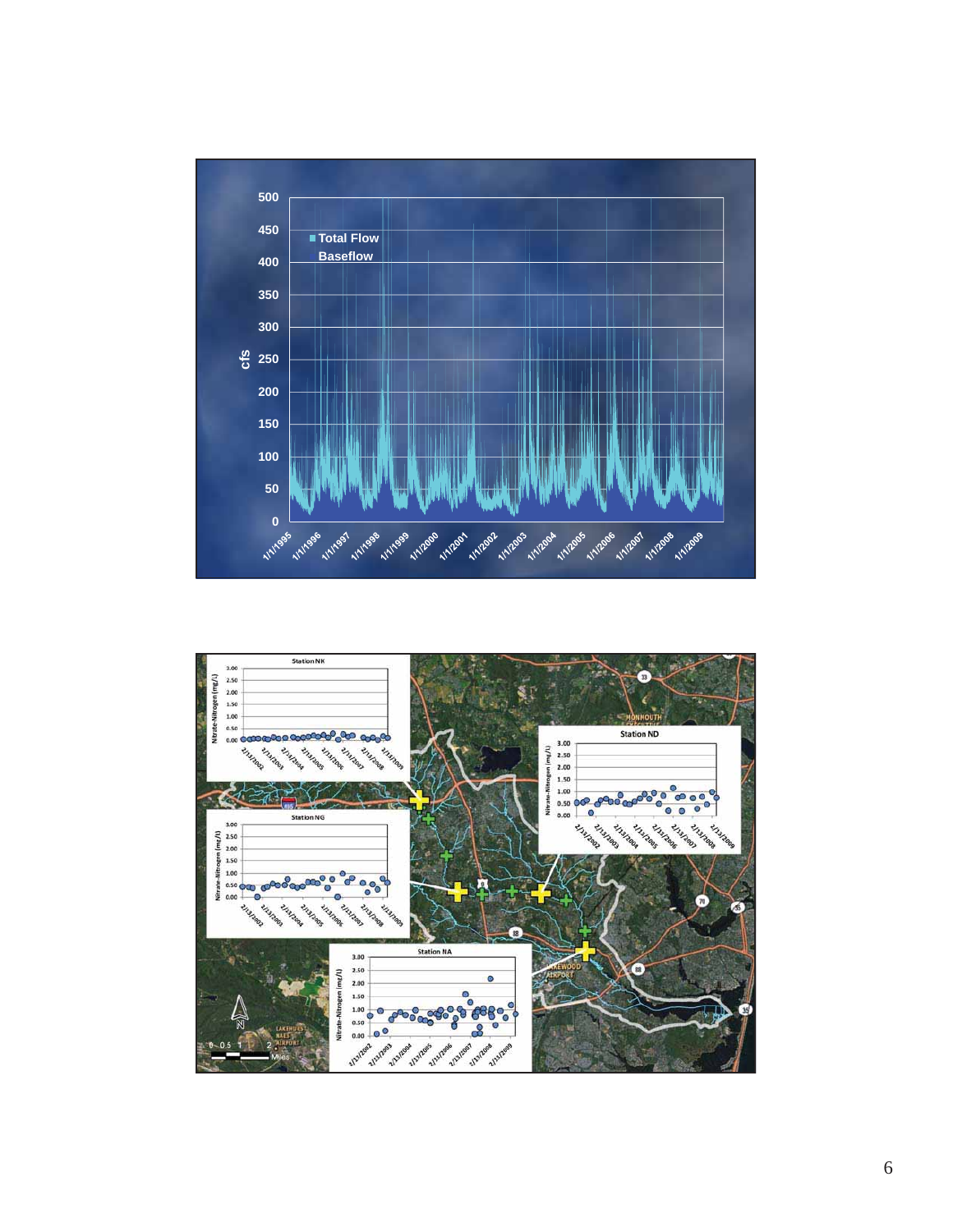

## **Task 4 – Set Plan Objectives**

 **Preliminary objectives (established here or shortly after) will be re-evaluated following VAPP and Technical Analysis**

- **Primary goals:** 
	- **Maintain adequacy for future water supply**
	- **Support health of Barnegat Bay**
	- **Eliminate water quality impairments and maintain the Category One standard (nondegradation standard)**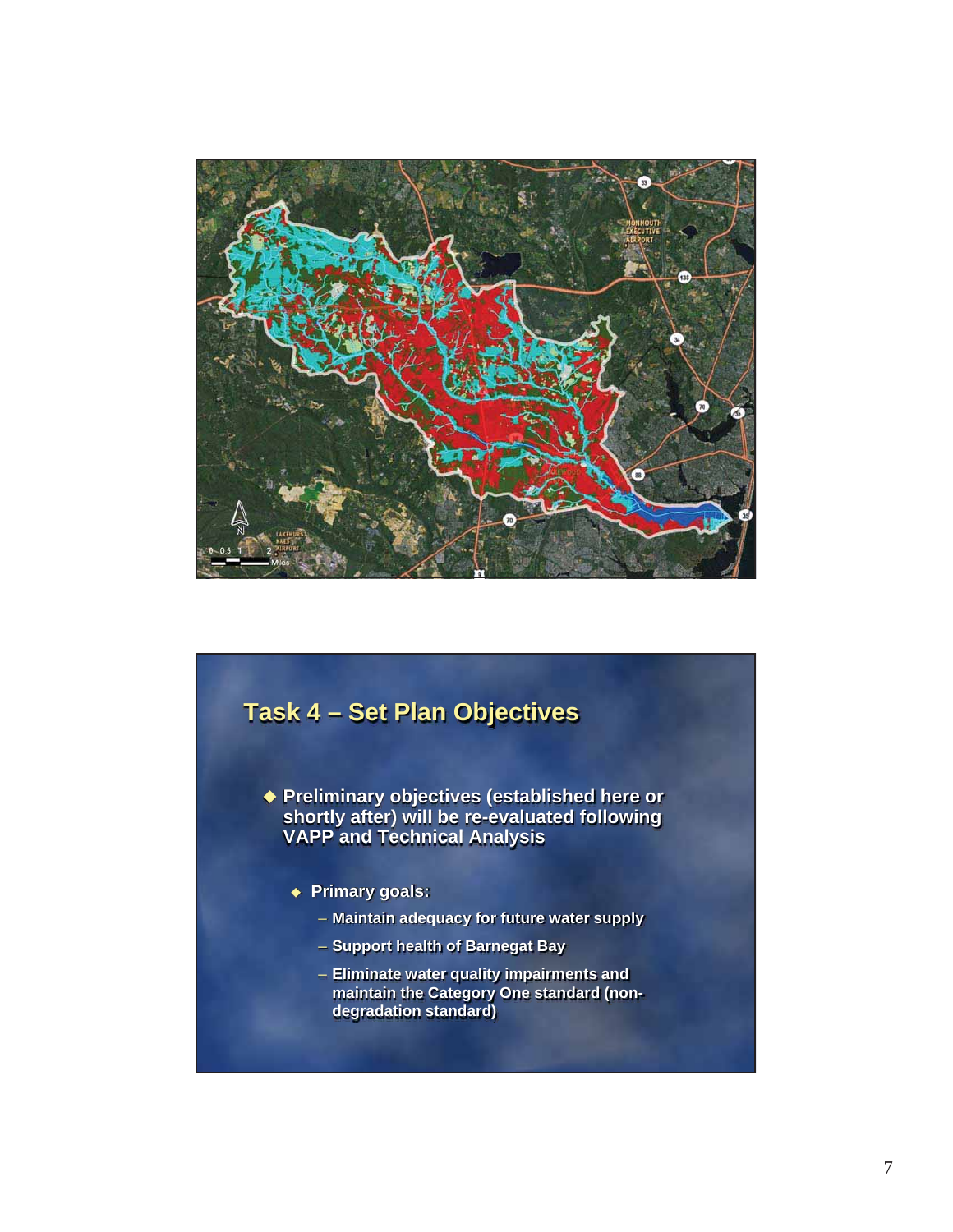#### **Task 5: Identification of Watershed Management Strategies**

- ◆ Strategies must be able to meet objectives **which are concrete and measurable**
- ◆ Strategies will be prioritized through the **Stakeholder Advisory Committee**
	- **BMPs / LID**
	- **Stream bank stabilization**

#### **Later Tasks**

- **Task 6 Education and Outreach**
- **Task 7 Develop and Implement Quality Assurance Project Plan**
- **Task 8 Development of the Metedeconk River Watershed Protection and Restoration Plan**
- **Task 9 Development of Conceptual Design Plans**
- ◆ Task 10 Final Report
- **Task 11 Implementation (Phase 2) Scope Development**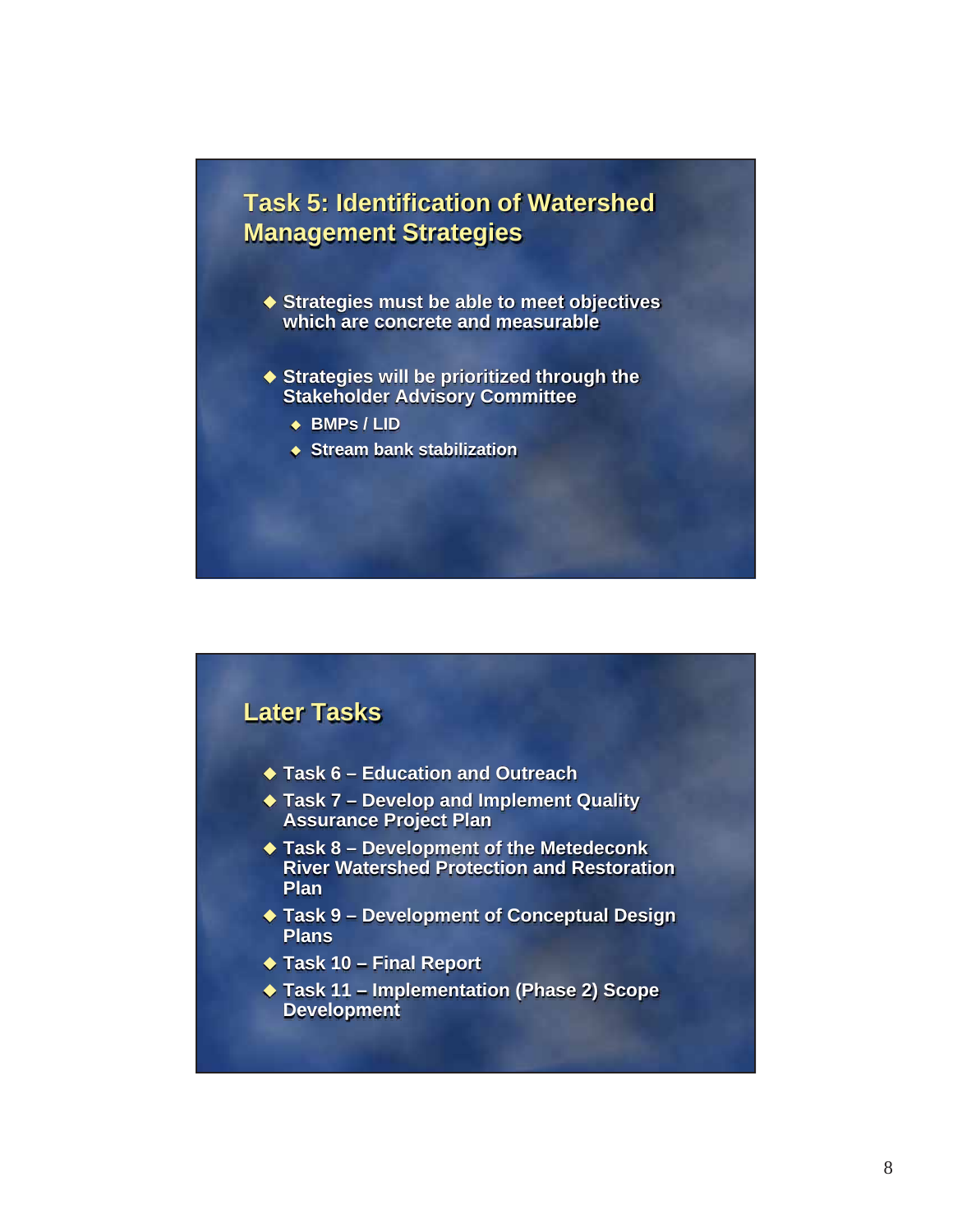|                                              | 2010<br>2011                                                                                                                    |
|----------------------------------------------|---------------------------------------------------------------------------------------------------------------------------------|
| <b>Project Task</b>                          | Jan Feb   Mar   Apr   May   Jun   Jul   Aug   Sep   Oct   Nov   Dec   Jan   Feb   Mar   Apr   May   Jun   Jul   Aug   Sep   Oct |
| Task 1: Project Advisory Committee           |                                                                                                                                 |
| Task 2: VAPP                                 |                                                                                                                                 |
| Task 3: Data Analysis                        |                                                                                                                                 |
| Task 4: Set Plan Objectives                  |                                                                                                                                 |
| Task 5: Define Strategies                    |                                                                                                                                 |
| Task 6: Education & Outreach                 |                                                                                                                                 |
| Task 7: QAPP                                 |                                                                                                                                 |
| Task 8: Develop Protecton & Restoration Plan |                                                                                                                                 |
| Task 9: Conceptual Design Plans              |                                                                                                                                 |
| Task 10: Final Report                        |                                                                                                                                 |
| Task 11: Phase 2 Scope of Work               |                                                                                                                                 |
|                                              |                                                                                                                                 |
|                                              |                                                                                                                                 |
|                                              |                                                                                                                                 |
|                                              |                                                                                                                                 |
|                                              |                                                                                                                                 |
|                                              |                                                                                                                                 |
|                                              | <b>NJDEP Milestone Meeting</b>                                                                                                  |
|                                              |                                                                                                                                 |
|                                              |                                                                                                                                 |

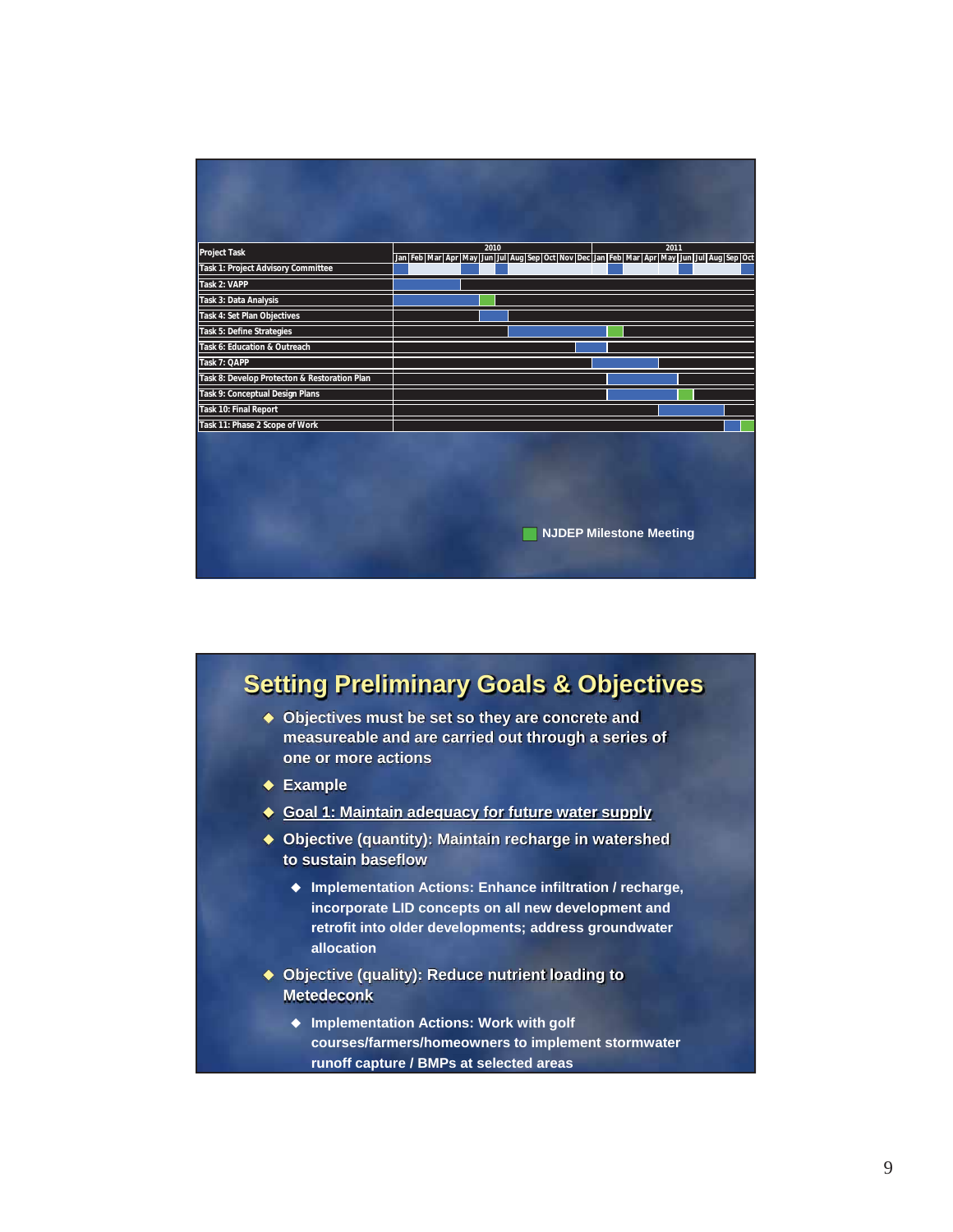## **Setting of Preliminary Goals & Objectives**

- ◆ Break
- ◆ Move to spreadsheet

#### **Stakeholder Advisory Committee**

- **Chair/Co-Chair:**
	- **Justin Flancbaum (Lakewood Twp)**
	- **Dr. Stan Hales (Barnegat Bay National Estuary Program)**
	- **Robert Karl (Brick MUA)**
	- **Representative from Jackson Township**
	- **Representative from USGS**
	- **Others?**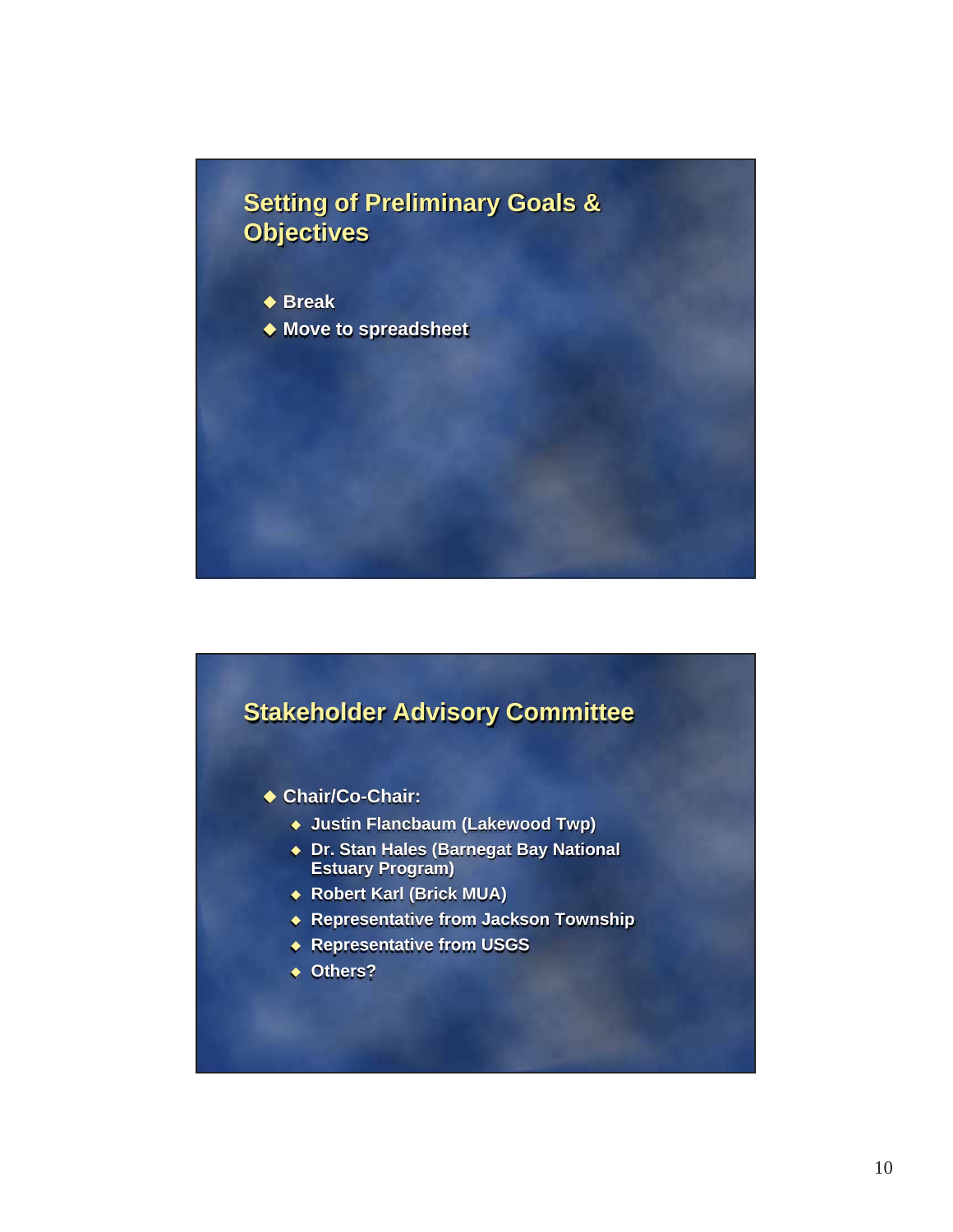